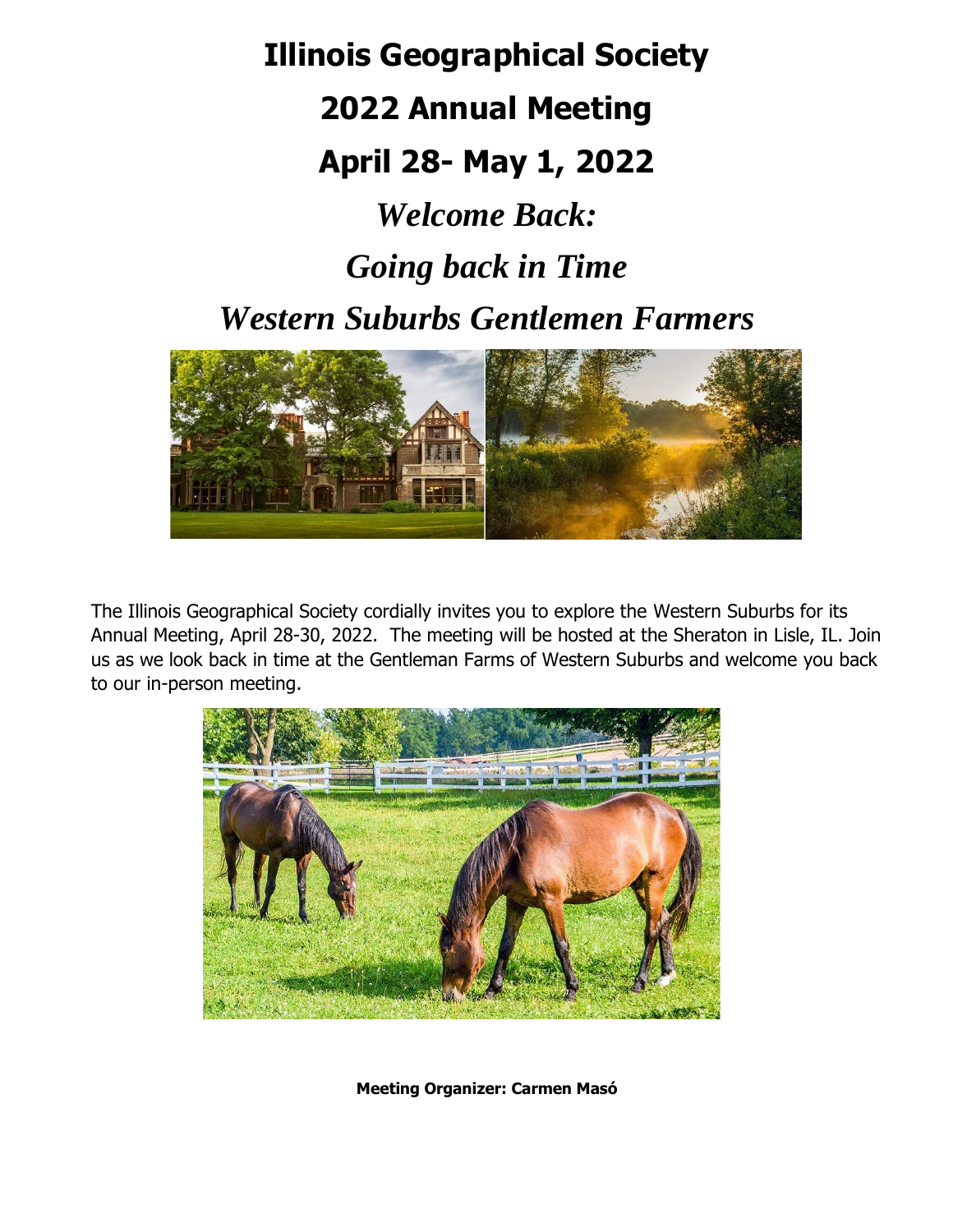# **Outline of Meeting Events**

#### **Thursday, April 28 th**

10:00-4:30 Pre-Meeting Field Trip [Cantigny Park and Gardens]

4:30-8:00 Registration on  $1<sup>st</sup>$  floor – Arcadia Symposium

6:30-7:30 Executive Council Dinner,

7:30-10:00 Executive Council Meeting,

### **Friday, April 29 th**

7:00-8:00 am Registration on  $1<sup>st</sup>$  floor – Arcadia Symposium

8:00-5:00 Annual Meeting Field Trip [departs from and returns to Sheraton] We will be visiting three DuPage County Forest Preserves that in the 1920-30s were Gentleman Farms. Field Trip includes transportation, lunch, lectures and optional wagon ride.

- 3:00-6:30 Registration on  $1<sup>st</sup>$  floor Arcadia Symposium
- 5:30-6:30 President's Social Hour
- 6:30-9:30 Awards Banquet -Sheraton Hotel Atrium

Guest Speaker: Shannon Burns From Farm to Nature Preserve

## **Saturday, April 30th**

## **Annual IGS Meeting-Sheraton**

- 7:30-10:00 Registration on  $1<sup>st</sup>$  floor Arcadia Symposium
- 8:00-11:20 Poster Presentations Arcadia Symposium Paper Sessions- 1<sup>st</sup> floor details in program
- 11:30-12:15 Annual IGS Business Meeting
- 12:15-1:15 IGS Luncheon Guest Speaker: Jim Ackerman
- 1:30-8:00 Post-Meeting Field Trip: Morton Arboretum on Arbor Day Weekend

#### **Sunday, May 1st**

10:30 – Noon Post-Meeting Program (Pre-registration required): Visiting a Hindu Mandir"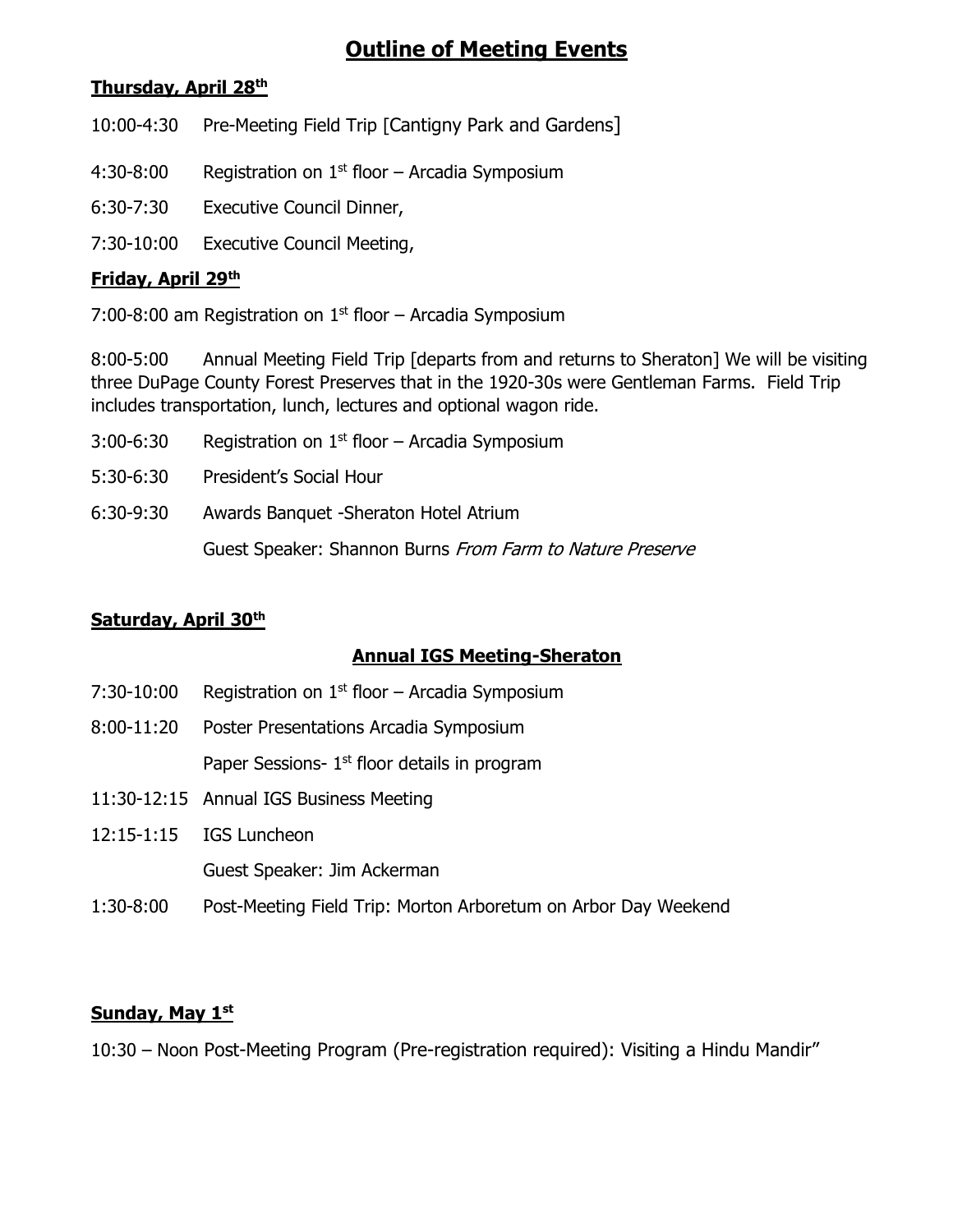REGISTRATION: Registration form is included in this packet on the last page. All meeting participants, including paper and poster presenters, must register. Online Registration is available at<https://www.illinoisgeography.org/> or you can mail your registration form and check to Carmen Masó 4370 W Pratt, Lincolnwood, IL 60712. Checks payable to the Illinois Geographical Society. Registration deadline is April  $12<sup>th</sup>$  so planning can be done for field trips, meals, and presentations.

MEETING HOTEL: Sheraton Lisle/Naperville is conveniently located near the I-88 Ronald Reagan Tollway. [https://www.marriott.com/en-us/hotels/chiis-sheraton](https://www.marriott.com/en-us/hotels/chiis-sheraton-lisle-naperville-hotel/overview/)[lisle-naperville-hotel/overview/.](https://www.marriott.com/en-us/hotels/chiis-sheraton-lisle-naperville-hotel/overview/) We have a special rate of \$104.00 a night. Please mention that you are part of the Illinois Geographical Society when making your reservations.

A direct link to reserve your room is [here](https://www.marriott.com/event-reservations/reservation-link.mi?id=1646023795796&key=GRP&app=resvlink)

Reservations must be made by April 7,2022 to secure the group rate.

FIELD TRIPS: We are pleased to offer a variety of field trips that will give you a glimpse to how the Gentleman Farms became DuPage County Forest Preserves. This year's IGS annual meeting field trip will visit three DuPage County Forest Preserves, focusing on former "Gentleman's Farms that are now forest preserves. We will tour Mayslake, St. James Farm, and Danada Equestrian Center. Each stop will have tours available and time to relax and enjoy being back together again. Welcome Back!

Pre-Registration for the trips is needed, so please check the appropriate boxes on the meeting registration form adding in any associated costs to your registration totals.

**Date: Thursday, April 28,2022** Pre-Meeting Field Trip (Pre-Registration required)

**Title:** Cantigny Park and Gardens

**Leader:** Joe Kubal and Keith Yearman

**Meeting Point:** Meet at Cantigny Visitor Center, 1S151 Winfield Road, Wheaton, IL at 12:45 **Length:** 12:45pm - Sunset

## **Mode:** Car caravan

**Cost:** The tour is self-pay for all meals, gas, parking fees, and admissions. To date, masks will be required for the duration of the tour regardless of vaccination status.

**Summary**: This Illinois Geographical Society- sponsored tour explores Cantigny Park, the former 500 acre estate of Colonel Robert R. McCormick, best known as being former publisher and editor of the Chicago Tribune newspaper. Detail on website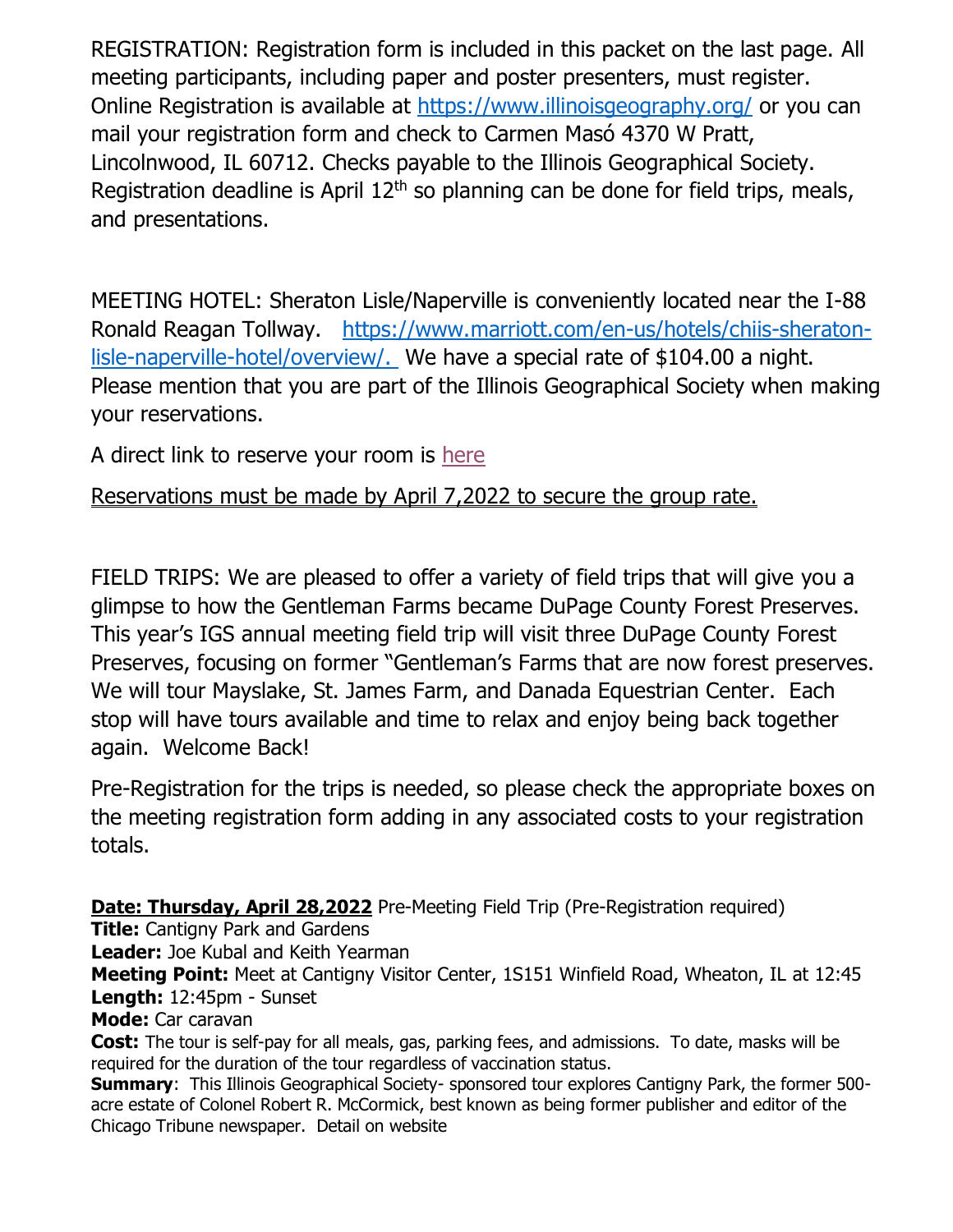**Date: Friday, April 29, 2022** Annual Meeting Field Trip (Pre-Registration required)

**Title**: Gentleman Farms of Western Suburbs

**Leaders**: Carmen Masó, various local experts

**Meeting Point**: Sheraton Lisle/Naperville

**Time:** 8:00 a.m. – 5:00 p.m.

**Mode:** Motor Coach

**Cost** (including continental breakfast and lunch): \$45.00

**Summary:** This year's IGS annual meeting field trip will visit three DuPage County Forest Preserves, focusing on former "Gentleman's Farms that are now forest preserves. We will tour Mayslake, St. James Farm, and Danada Equestrian Center. Each stop will have tours available and time to relax and enjoy being back together again. Welcome Back!

**Date: Saturday, April 30, 2022** Post-Meeting Field Trip (Pre-registration required)

**Title:** "Morton Arboretum on Arbor Day Weekend"

**Leader**: Joe Kubal and Keith Yearman

**Meeting Point:** Meet at Morton Arboretum Visitor Center, 4100 Illinois Route 53, Lisle, IL, (630) 968-2240, at 1:30 p.m. on Saturday, April 30, 2022. Park in the lot next to the Visitor's Center of which we will meet in front of outdoors.Length: 1:30 p.m. - 8:00 p.m.

**Mode:** Most of this field day experience will be a walking/auto tour of the arboretum grounds, gardens, the remains of Morton's mansion, library, and visitor center. You will be responsible for your own gasoline costs, parking fees, admissions, and tolls.

**Cost:** Self-pay. Admission to the arboretum is \$16 per person for non-members (seniors \$14 per person). **YOU MUST PER-PURCHASE YOUR OWN TIMED ADMISSION TICKETS** at [https://buy.acmeticketing.com/events/480/list](about:blank) .

**Summary:** This Illinois Geographical Society- sponsored tour explores Morton Arboretum, the former estate of Joy Sterling Morton. J.S. Morton was founder of the Morton Salt Company noted for wellknown Morton salt and Argo corn starch products. His father, Julius Sterling Morton was responsible for the founding of Arbor Day in America. The tour is self-pay for all meals, gas, parking fees, and admissions. To date, masks will be required for the duration of the tour regardless of vaccination status.

**Date: Sunday, May 1, 2022** Post-Meeting Program (Pre-registration required)

**Title:** "Visiting a Hindu Mandir"

**Leader:** Joe Kubal and Keith Yearman

**Meeting Point:** Meet in the parking lot of the BAPS Shri Swaminarayan Mandir of Chicago located at 1851 S. IL Route 59 on Pramukh Swami Road in Bartlett, Illinois (630) 668- 5161, at 10:30 a.m. on Sunday, May 1, 2022. Park in the lot behind the temple where we will gather prior to entering the premises.

**Length:** 10:30am - Noon

**Mode:** Most of this field day experience will be a walking tour of the temple, grounds, gardens, and museum. You will be responsible for your own gasoline costs, parking fees, meals, and tolls.

**Cost**: Free. The tour is free-of-charge. The tour will be limited to 15 pre-registered first come, first served participants. In the event of a surge in COVID, the field experience may have to be cancelled with short notice.

**Summary:** This Illinois Geographical Society- sponsored tour explores the BAPS Shri Swaminarayan Mandir of Chicago and its grounds. The Hindu temple or mandir is an architectural masterpiece and is a must-see when in the western suburbs. The tour is self-pay for all meals, gas, parking fees. There is no for the tour; donations are appreciated. To date, masks will be required for the duration of the tour regardless of vaccination status.